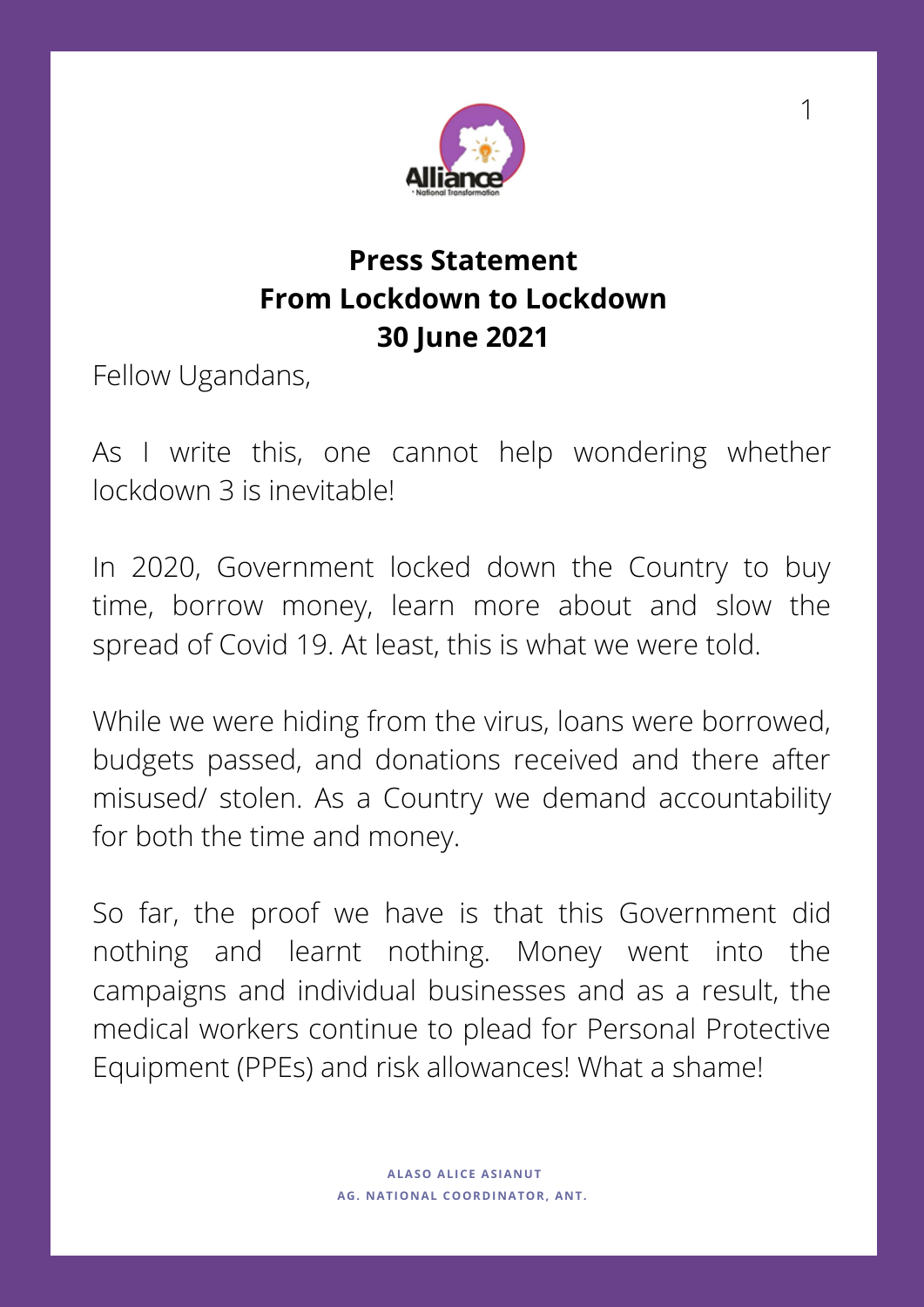

Government seems to take issue with private facilities charging Ugandans exorbitant fees for services. But one wonders: Is there any Ugandan who would run to these profit-making hospitals if Kabale, Masaka, Soroti, Jinja, Mbale, Mbarara, and Mulago could meet our needs? The Government of Uganda has persistently refused to commit to the funding levels required under the Abuja Declaration.

It is sickening to hear this Government led by H.E Yoweri Museveni Tibuhaburwa, using excuses and comparisons that Covid defied even the best medical systems in the world. How can this be the Government's primary focus? What is it to us as Ugandans? You should have fixed our situation. Covid is not a condemnation section of some prison facility. If our facilities were good enough cancer, asthma, hypertension, or other underlying conditions would have been under control. Perhaps the deaths would also be low.

To date the regime continues to ferry their sick to Nairobi and other countries. Why can't you stay and trust in the very systems you have destroyed?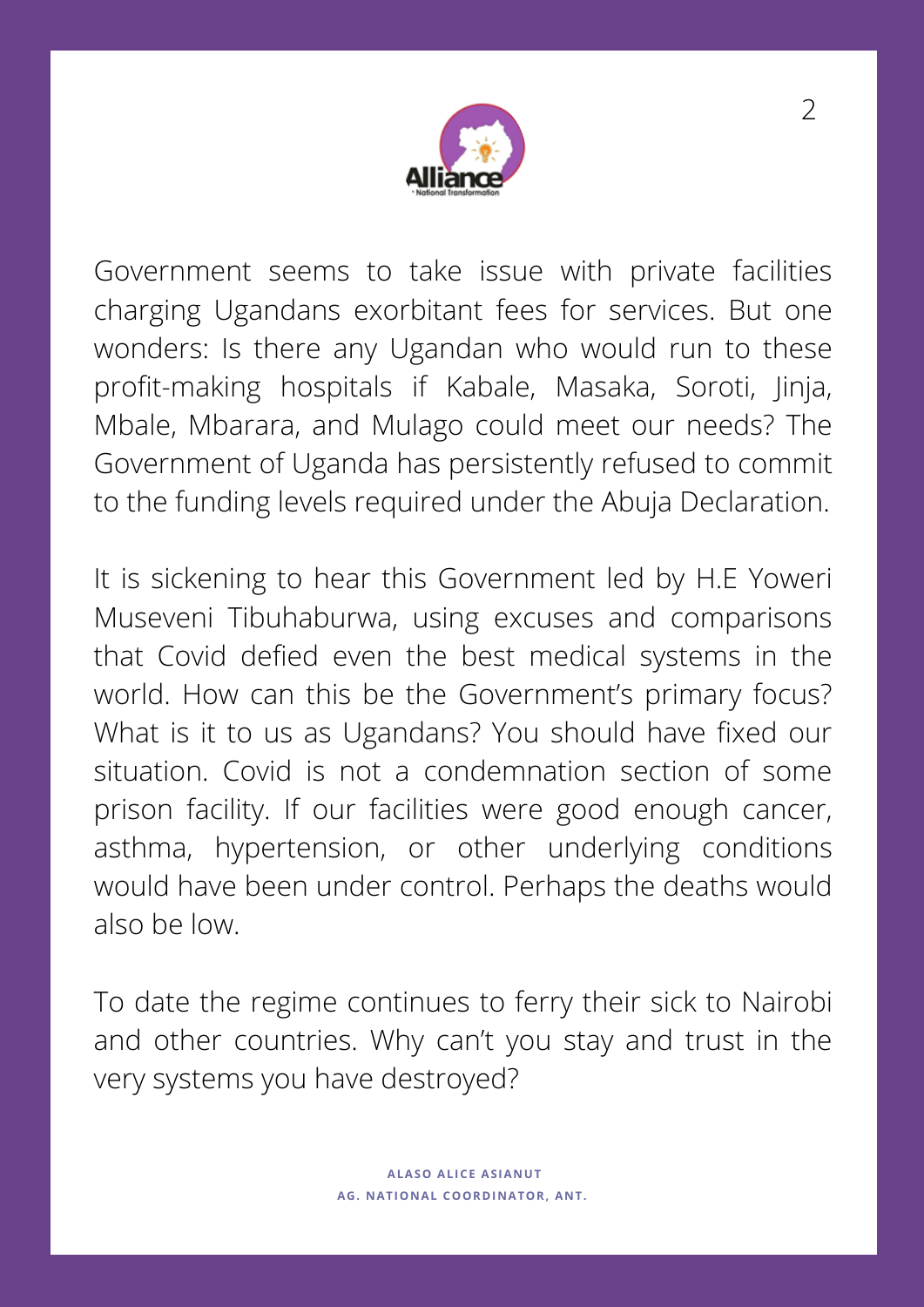

Instead of regime apologists burying their heads in the sand, berating private hospitals, they must recongise that the vacuum was created by the very Government they serve. Threatening bus owners after the Head of State carelessly closed schools is not a solution. By every standard, we had fewer cases before this Government collected all the children in the bus parks for three days and nights. Children carried to their homes Covid 19 and a number of grandmothers and parents, country-wide, have died from the infection.

In 2020, Government of Uganda received Ugx 5.8 Trillion, including Ugx 1.9 Trillion from IMF, Ugx 1.2 Trillion from World Bank, Ugx 1.3 Billion from Stanbic Bank, and Ugx 17.2 Billion from the European Union, in loans. We demand an immediate audit of donations, loans, supplementary budgets, and grants toward Covid 19.

We also call on Government of Uganda to make every effort to provide, support, and empower VHT with the necessary Vitamins to be delivered to the people. Empower Health Centre 3s to serve the people.